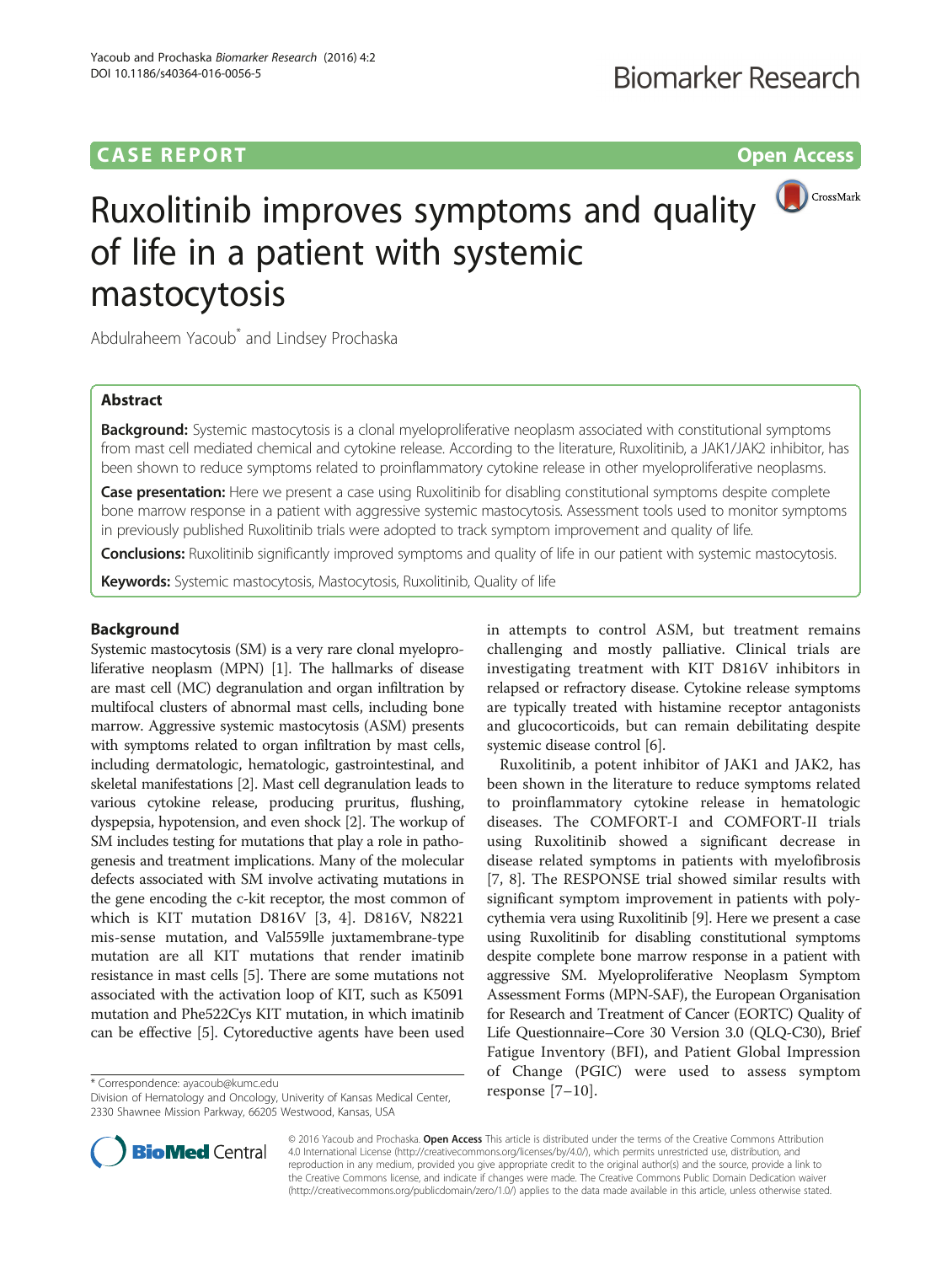Permission to use the BFI was granted by The University of Texas M. D. Anderson Cancer Center. EORTC Quality of Life Group granted permission to use the EORTC QLQ. HIPPA approval was obtained and approved by KUMC IRB.

# Case presentation

A 30-year-old woman was diagnosed with aggressive systemic mastocytosis at age 9 after battling with cutaneous and gastrointestinal symptoms for 4 years. At age 24, she suffered significant progression of her symptoms with disabling fatigue, flushing, and chronic bone pain requiring high doses of narcotic analgesia. Bone marrow biopsy at that time showed 50 % involvement with mast cells and her tryptase level was 101 ng/mL. KIT mutation analysis showed a rare K509I mutation that is sensitive to imatinib [[11\]](#page-3-0). She was started on imatinib 100 mg daily and achieved complete bone marrow response and normalization of tryptase level. Despite disease control, patient continued to suffer from significant constitutional symptoms.

Subsequent bone marrow biopsy continued to showed normocellular marrow with no abnormal mast cells. There was an increase in reticulin fibrosis that was not previously reported. Jak-2 mutation was negative and cytogenetics were normal.

Imatinib was continued, but Ruxolitinib was started in attempt to control symptoms. Ruxolitinib was initiated at 5 mg twice daily and titrated up every 4 weeks over a 24 week period based on symptoms response and tolerance. Patient was monitored closely for toxicity or adverse effects from the addition of Ruxolitinib. Weight, EKG, and labs including CBC, CMP, amylase, lipase, and tryptase were collected at baseline and monitored weekly.

Labs and clinical data were recorded with each Ruxolitinib dose adjustment and results are depicted in Table 1. Only mild anemia was seen with increasing doses of Ruxolitinib that reversed once dose was decreased. No additional cytopenias were noted. Liver function, amylase, and lipase remained at baseline. Tryptase remained stable. No EKG changes were seen. Weight gain was witnessed over the 24-week period.

Symptoms and quality of life were assessed every 4 weeks by EORTC QLQ-C30 (Fig. [1a and b\)](#page-2-0), BFI (Fig. [2](#page-2-0)), MPN-SAF (Fig. [3\)](#page-2-0), and PGIC. Patient reported significant improvement in quality of life due to symptom reduction. Narcotic requirement was reduced from Methadone 30 mg daily to 15 mg daily. Flushing resolved and cutaneous manifestations markedly improved (Fig. [4a and b\)](#page-3-0).

# Conclusions

Systemic mastocytosis is associated with constitutional symptoms from mast cell mediated cytokine release that occurs chronically and episodically. Ruxolitinib is a Jak1/ Jak2 inhibitor that blocks signal transduction for many cytokine receptors, leading to its effectiveness in patients with myeloproliferative neoplasms (MPNs).

In the COMFORT-I trial, patients with myelofibrosis were treated with Ruxolitinib and had significant improvement in the total symptom score using the modified Myelofibrosis Symptom Assessment Form (MFSAF). MFSAF scores for abdominal pain, pain under the ribs on the left side, and early satiety, which were all improved. The PGIC and patient-reported outcomes also illustrated symptom improvement. The COMFORT-2 trial also evaluated the use of Ruxolitinib in myelofibrosis patients. Symptoms and quality of life in this trial were assessed by the EORTC QLQ-C30 and Functional Assessment of Cancer Therapy-Lymphoma scale (FACT-Lym). This study showed improvements in quality of life and functioning in the patients receiving Ruxolitinib. Significant reductions were seen in fatigue, weight loss, dyspnea, insomnia, and pain [[7](#page-3-0), [8](#page-3-0)]. The RE-SPONSE trial randomized patients with polycythemia vera who were refractory or intolerant to hydroxyurea to receive Ruxolitinib versus standard therapy. Patientreported symptoms were assessed in this trial using the

| <b>Table 1</b> Patient characteristics |  |
|----------------------------------------|--|
|----------------------------------------|--|

|                  | Baseline | Week 4    | Week 8    | Week 12   | Week 16   | Week 20   | Week 24  |
|------------------|----------|-----------|-----------|-----------|-----------|-----------|----------|
| Hemoglobin       | 12       | 11.7      | 11.3      | 10.5      | 10.9      | 11.4      | 11.6     |
| Platelet count   | 188      | 246       | 277       | 297       | 314       | 296       | 250      |
| <b>WBC</b>       | 6.3      | 6.8       | 6.9       | 7.3       | 7.4       | 8.0       | 8.3      |
| Creatinine       | 0.85     | 0.88      | 0.89      | 0.92      | 1.02      | 1.16      | 1.03     |
| ALT/AST          | Normal   | Normal    | Normal    | Normal    | Normal    | Normal    | Normal   |
| Amylase/Lipase   | Normal   | Normal    | Normal    | Normal    | Normal    | Normal    | Normal   |
| <b>EKG</b>       | Normal   | Normal    | Normal    | Normal    | Normal    | Normal    | Normal   |
| Weight (Kg)      | 77.9     | 78.4      | 80.5      | 83.7      | 85.2      | 85.6      | 84.6     |
| Tryptase         | 10.2     | <b>NA</b> | 10.8      | 9.6       | <b>NA</b> | 9.5       | 9.1      |
| Ruxolitinib dose | 5 mg BID | 10 mg BID | 20 mg BID | 15 mg BID | 10 mg BID | 10 mg BID | 5 mg BID |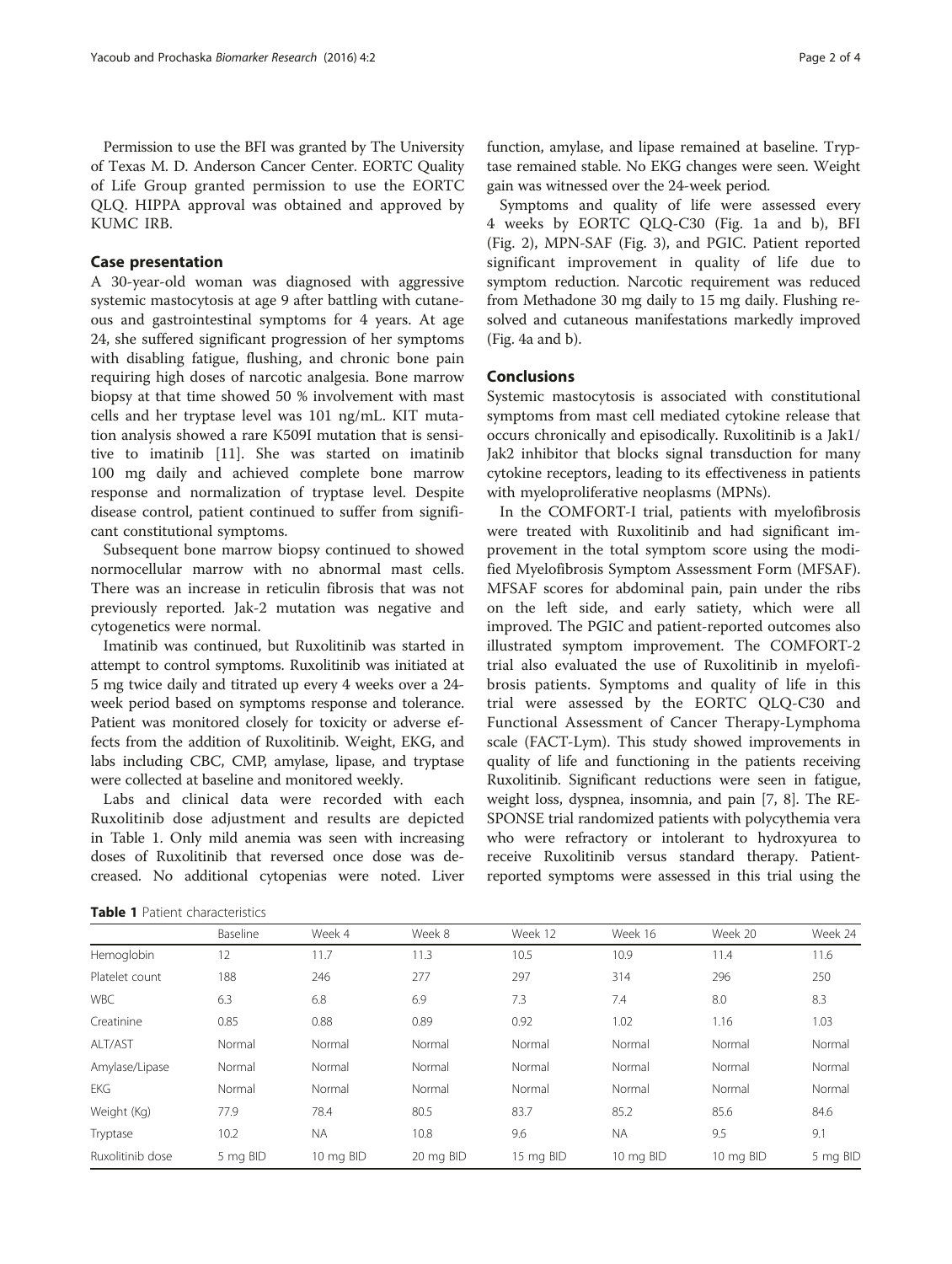<span id="page-2-0"></span>

Myeloproliferative Neoplasm Symptom Assessment Form (MPN-SAF) diary, EORTC QLQ-C30, Pruritus Symptom Impact Scale, and PGIC. Fourteen disease related symptoms were evaluated by the MPN-SAF and resulted as a total symptom score. Ruxolitinib led to significant symptom improvement in the polycythemia patients, as well. [[9\]](#page-3-0) A single case in the literature reports on a patient with KIT-mediated systemic mastocytosis associated with myelofibrosis treated with Ruxolitinib. This patient also experienced significant improvement in symptoms and reduction in splenomegaly [\[12\]](#page-3-0).

Given the remarkable results and quality of life improvement seen in the aforementioned trials when using Ruxolitinib in the treatment of MPNs, Ruxolitinib was





trialed in our patient in attempts to alleviate the debilitating constitutional symptoms of systemic mastocytosis. EORTC QLQ-C30, BFI, MPN-SAF, and PGIC were the tools used to assess symptom improvement and improvement in quality of life in our patient [[13\]](#page-3-0). As evident in the QLQ-C30 functional scales graph (Fig. 1a), our patient had improvement in all functional scales and improvement in quality of life and global health status with the use of Ruxolitinib. The QLQ-C30 combined symptoms score (Fig. 1b) decreased dramatically over the 24 weeks on Ruxolitinib, representing the decrease in symptomatology experienced by our patient. The BFI assessment was used on our patient, as fatigue was one of her most debilitating symptoms. Baseline BFI score of 5.8 was decreased to 2.5 on Ruxolitinib, denoting an improvement in fatigue (Fig. 2). The MPN-SAF was used to assess improvement in symptom burden in our patient. Symptoms evaluated by the MPN-SAF assessment include concentration, early satiety, inactivity, night sweats, itching, bone pain, abdominal discomfort, weight loss, and fever. Baseline MPN-SAF total symptom score (TSS) for our patient was near 70 (designated as severe if  $\geq$  70) and was reduced to 12 by week 24 on Ruxolitinib (Fig. 3). It is noteworthy to mention that higher doses of Ruxolitinib (week 8–12) caused the MPN-SAF TSS to elevate to the 30–40 range, but this was still a significant improvement from baseline. As Ruxolinitib was dose reduced due to worsening anemia in weeks 16–24, the MPN-SAF TSS did decrease proportionately. PGIC was the last assessment tool used to monitor symptoms and improvement in quality of life in our patient. Patient responses range from very much improved to very much worse on this assessment. Our patient's response for the PGIC was "much improvement" by week 24 on Ruxolitinib therapy.

In addition to monitoring for symptom improvement, adverse events in the setting of Ruxolitinib were evaluated. Weight gain was reported in other trials using Ruxolitinib and was also seen in our patient.